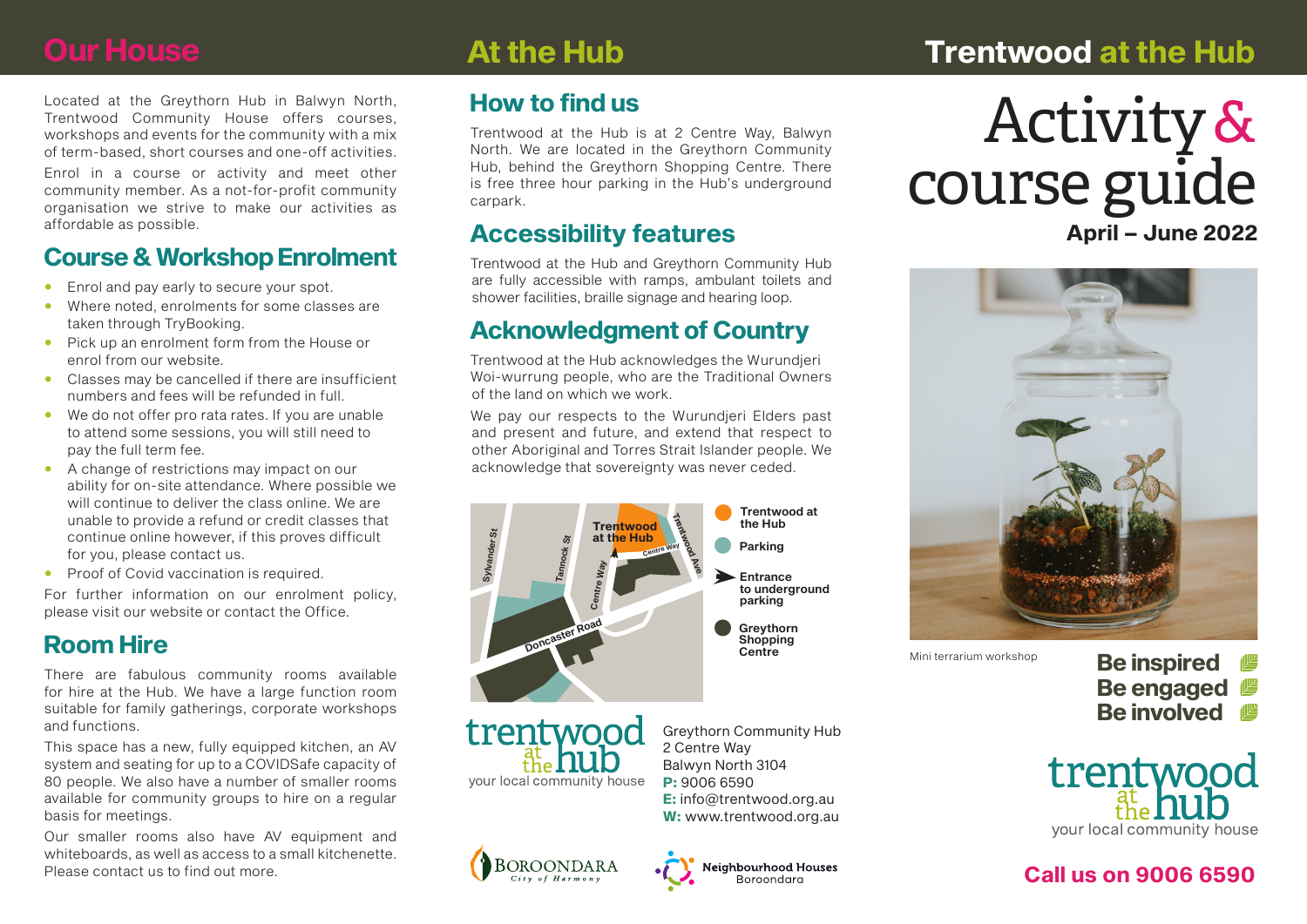### **Biggest morning tea at Trentwood**

Join us in this community event to raise vital funds and make a big difference for those impacted by cancer. Come and share a little joy with some



tasty treats and raise much needed funds for Cancer Council's life-saving research, prevention programs and support services. We will be entertained on the day by the Boroondara Ukulele group.

Donations welcome on the day or beforehand! Bookings essential for a COVID safe capacity. Contact us at reception or phone 9006 6590 Thursday 19/5 10.30am – 12pm

**Join us and celebrate all the great things Trentwood Community House has to offer our community during Neighbourhood House Week!**

#### **Bring a friend**

Trentwood class participants are invited to bring a friend to their class for free during Neighbourhood House week

#### **Free taster classes**

Come and met our tutors and try one of our classes for free. Bookings essential!



Building resilience by bringing people together

### **Makers Shed**

A new furniture and tool space for women in the community at our Wetherby Road site in Doncaster East. Join Hayley Williams at an introductory Saturday workshop or for a hands-on four week mentoring workshop.

#### **Introductory Saturday workshop**

Learn how to bring pre-loved furniture back to life. This workshop takes women through the entire timber furniture refurb process from selection, repairs, preparation, sanding, painting, stains and finishing.

A small and intimate workshop. An opportunity to interact with tools and techniques. Bring your own piece in for advice if you wish, and Hayley will use the pieces as a teaching tool. Plenty of room for questions, clarification and interaction.

Saturday 21/5 2pm – 4pm \$10 https://www.trybooking.com/BYNRO

#### **Thursday night furniture restoration workshop**

Following our last successful introductory Saturday class, we are excited to offer a hands-on mentoring workspace with Hayley. There will be two options. One is working together on a group piece (maybe a table which will be donated once complete) to learn restoration skills. Alternatively, bring your own piece and Hayley will guide you through the processes of restoring that piece each week. Build your tool literacy and competence in a supportive space, with access to woodworking tools and materials for learning. Hayley's teaching style is interactive, engaging, collective learning, approachable and accessible. Book through our Office or expression interest on our website.

Thursdays 2/6 7pm – 9pm (4wks) \$145 Find out more https://www.facebook.com/ hayleynicoleandco

**The sustainability program at our Community House proves the community want to reduce its footprint on the environment. Please come and make use of the opportunities to stop waste going to landfill.**

#### **Electronic Waste Station (e-waste)**

Drop off small appliances, batteries, mobile phone and computer accessories.

#### **Drop off your plastic bread tags**

We use the money from selling the plastic to help buy wheelchairs for people in Africa.

#### **Swap your magazines**

Bring them in to share with someone else.

#### **Recycle some "non-recyclables"**

TerraCycle Recycling takes items not generally considered as recyclable (e.g. empty and clean toothpaste and skincare tubes, empty dental floss containers, old nail polish bottles and old pens and textas) and turns them into seats, chairs and tables. 12.5kgs of items were collected in 2021. \*This program is through the Zero Waste Box System and is a Community House initiative funded at \$275 per box. We are currently unable to accept blister packs.

#### **Learn some fix-it skills at our Repair Café**

Bring along a broken or serviceable item and learn some basic skills with a skilled repairer. The café runs on the third Sunday of the month 10am – 2pm.

#### **Join one of our workshops**

Be part of the solution by joining one of our practical sustainability workshops such as gardening, furniture refurbishing for women, and many more.

#### **Repurpose E-waste project NEW**

We are excited to announce we have received a Boroondara Council grant to help build on our sustainability program and repurpose e-waste. The project will partner with our Repair Cafe to turn discarded e-waste, such as toasters, electric woks, and saucepans etc. that are destined for landfill or the recycling process, into pot plant holders. Contact us for further details and express your interest!